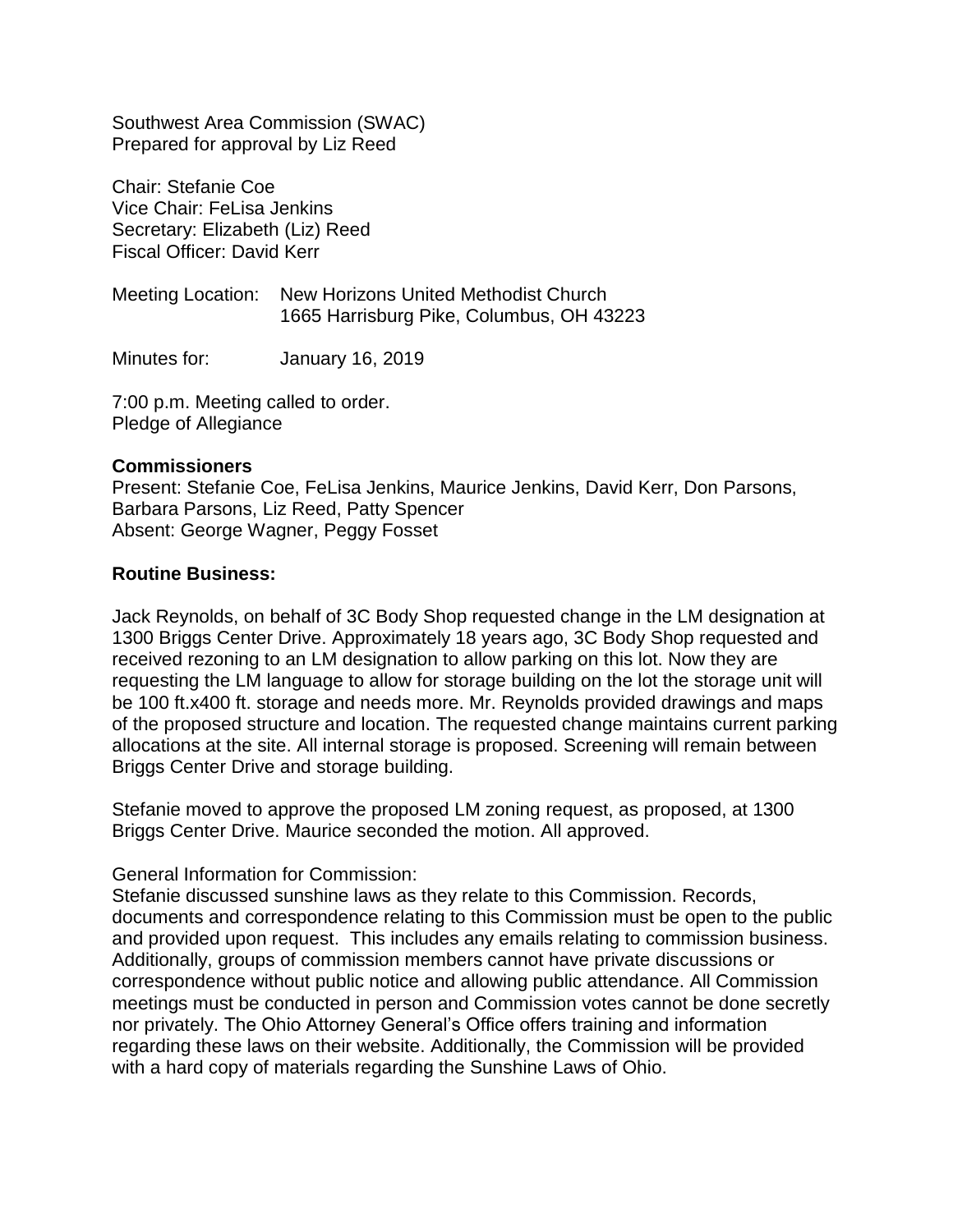The City of Columbus, Department of Neighborhoods, consulted with a group to complete a study and provide recommendations for improvements relating to Area Commissions. Preliminary results and recommendations designed to meet the needs of Area Commissions have been offered. The information and training provided by the City relating to Sunshine Laws came as part of the recommendations and discussions during meetings held by the Department of Neighborhoods in May and December of 2018. The final results and recommendations will be available in spring. City plans to propose changes to code that impact Area Commissions. One example, will be to require certain language in all Area Commission Bylaws. The Commission then reviewed and discussed A packet of the draft packet of the "Standardization of Area Commission Bylaws Proposed Columbus City Code Changes" language. The discussion, included, in part the following topics:

- Commissions must have between 7 and 15 members.
- Commissioners must attend some required training.
- Limit participation of a Commissioner to only one Area Commission.
- Year to begin at the same time for all Area Commissions; Newly elected positions to start at the same time in January. Elections to be in Sept to Oct rather than August. Would require an adjustment for this Commission.
- Vacant seats only, filled by appointment. At-large positions must be in October. This would require a bylaw change and may prove to be problematic for this Commission. We need to give feedback on this. If we have fewer seats than needs to be filled the election process can be bypassed.
- Can only vote once. This may be problematic of officer roles when there is a need to break a tie.
- Commissioners will continue to receive no compensation and will serve 3-year terms for appointments.
- Defines officer roles.
- Can't serve a chair for more than 6 consecutive years and no other officer role for 3 years after this. Can't hold same position of Chair, Vice-Chair, and Treasurer no more than 6 years. Most problematic for areas like ours when there isn't enough interest in the position.
- Conflicts of interest language proposed is too broad; the language doesn't match intent. We should provide feedback on this.
- Commissions must announce information regarding meetings (including special meeting)--have it posted in the City Bulletin with 7-day notice required.
- Meetings must be in person. Must be public ballots, can't vote secretly. This is consistent with Sunshine Laws.
- Must give minutes to Dept. of Neighborhoods.
- Must maintain a distribution list to provide agenda, minutes, etc. for anyone upon request. Emails related to Commission is public record.
- We may recommend additional language related to funding and when it should be distributed. The current language discusses when the city may withdraw funding, but no language regarding providing funding. Additionally, language could be added regarding required MOUs of quarterly reports related to funding.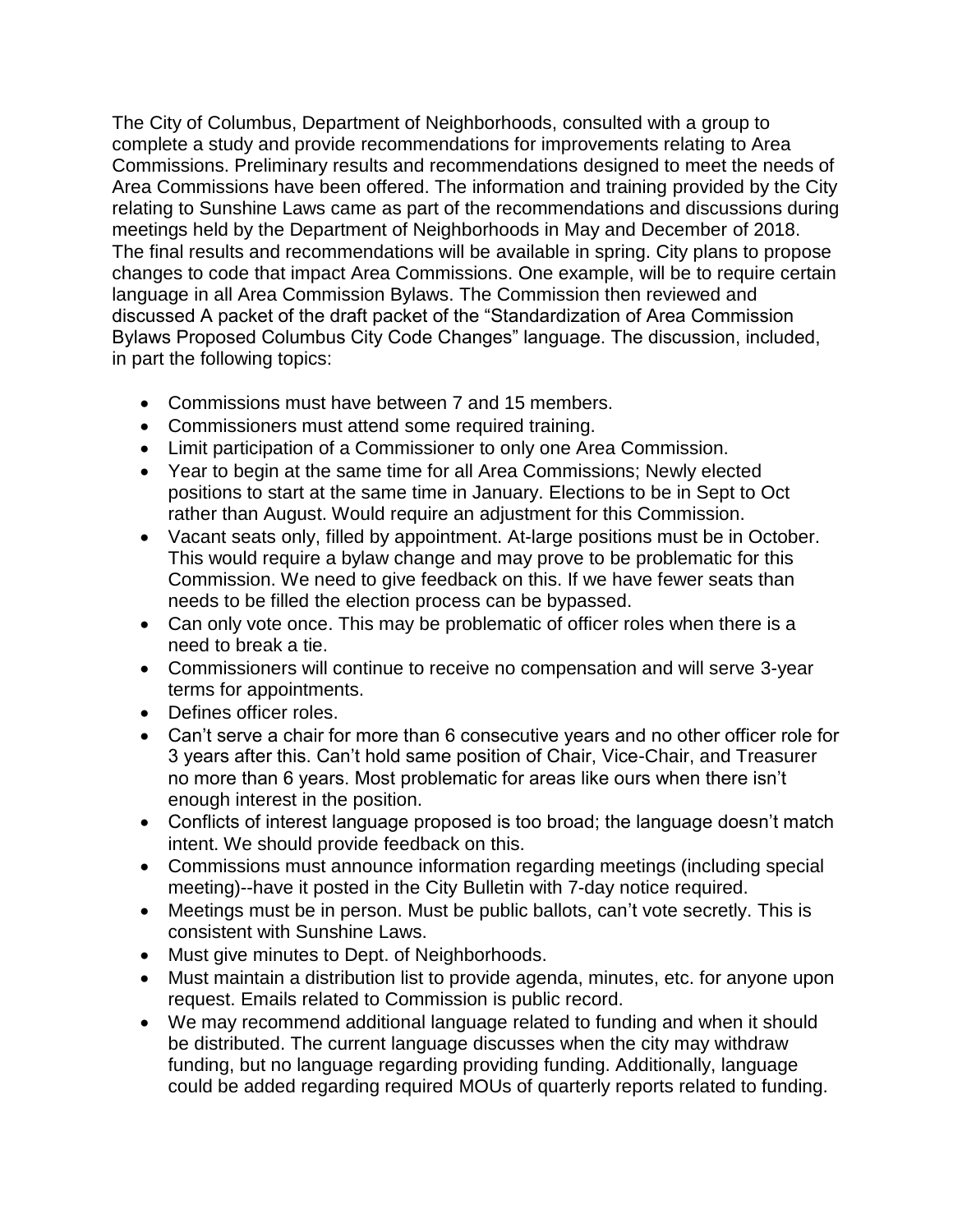We may want to add language for additional funding to Commissions that must pay rents due to lack of free public facilities to hold meetings. Currently, much of our budget is allocated to rent due to lack of facilities.

Memo was sent to Commissions and we need to complete the feedback forms regarding the proposed language. That feedback must be presented back to the City by March. It's important get our input included—our goal is 100% participation.

This will need to go to City Council.

Beth Fairman Kinney announced that East High School will host an event on Monday for MLK.

The mayor will present the Mayor's State of the City speech on January 31, at East High School. Will be aired on CTV and be available online live.

Commission discussed ongoing dust and dirt problems with the 1035 Frank Rd. property which is in township.

## **Unfinished Business:**

The property at 1367 Frank Road that had a split vote in this Commission went to City Council. The variance request didn't go to BZA. She filed a council variance—those go directly to Council. City personnel determined that property was a nonconforming use, a business was there, and it was presented as a setback issue. Don Parsons voiced his disagreement with the findings that the property was a nonconforming use and he believes that some of the information presented was inaccurate. In the previous meeting, the majority of this Commission voted that it is okay to continue to use the property as it is being used and allow the fence to remain in place; City Council approved.

Financial: We will pay for what we voted on-reimbursement for the website.

Felisa made a motion, seconded by Patty to allow the Chair and/or the Secretary to use Commission funds to pay for paper copies of materials needed for Commission business.

Felisa made a motion, seconded by Patty to pay rent for July through June. \$40 per month, less the two month we did not have access to the meeting space (July 2018- June 2019 less Sept and Oct.).

Felisa agreed to look into the option of SWAC t-shirts, polo shirts and business cards. Commissioner members can use business cards. We'll also consider a SWAC logo. We can decide what direction to go in terms of purchases at a later date.

Additional purchases may include a name plate, name badges, or professional level websites to allow for email addresses for Commissioners, easy identification for members at meetings.